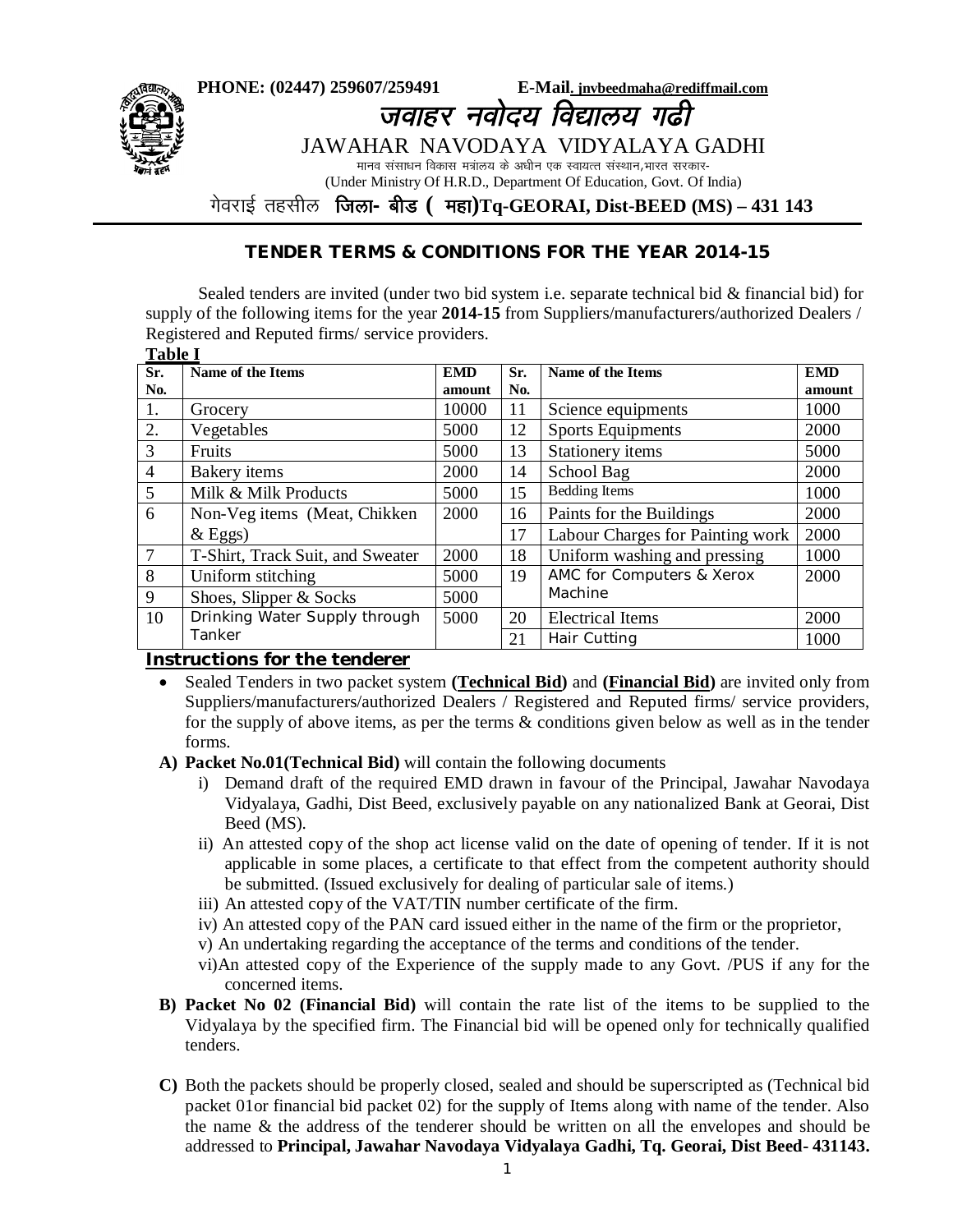## **Terms and conditions.**

- 1. The Tender forms along with the terms and conditions can be obtained from our office on any working days during the working hours from 10.00 hrs to 17.00 hrs, on payment of Rs.100/- on cash payment in person w.e.f. 22/05/2014 to 10/06/2014.
- 2. The details of the tender forms can also be downloaded from the Vidyalaya web site, **www.jnvbeed.gov.in**, and http://eprocure.gov.in/cppp. Such tenders should be submitted along with the non refundable tender fee in the form of DD of Rs. 100/- drawn in the name of the Principal, JNV Beed payable at any nationalized bank of Georai, dist Beed (MS).
- 3. The Sealed Tender in the prescribed Tender forms purchased/downloaded should be submitted to **'The Principal, JNV Gadhi tq Georai, Dist Beed (MS)"** on or **before 12/06/2014 by 3.00 pm** in two bid system i.e. Packet 01 contains 'Technical bid' and Packet 02 contains 'financial bid'. The Vidyalaya will not be responsible for the postal delay or any other delay for the receipt of the tender. The delay responsibility fully lies on the tenderer. The tenders received after due date will not be considered.
- 4. The received sealed tenders shall be opened by the duly constituted committee on 14/06/2014 **at 11.00 a.m.** in the office of Principal JNV Dist. Beed in the presence of tenderers, present for the meeting. Financial bids of those tenderers who qualify in the Technical bid, shall only be opened by the duly constituted committee. In case of any change in the date of opening of tenders, will be communicated accordingly.
- 5. Those tenderers / firms have purchased/downloaded the tender forms, only they are eligible to fill up the tenders and can only be present during the meeting of opening of Tenders. No unauthorized person will be allowed to sit during the meeting.
- 6. Decision of the purchase advisory committee constituted by the JNV will be final to declare any of the tender is said to be qualified or not based on the eligibility criteria of the technical bid/documents and binding on the tenderer.Intimation of decision of the competent authority shall be conveyed to the tenderers.
- 7. Only one rate for each item specified should be quoted. If there is more than one rate quoted by the firm for the same item, the lowest rate quoted will be taken in to consideration for the comparison.
- 8. There should not be any corrections or over-writing in the tender form, and if any amendment in figure is to be made, it should be neatly scored out and revised / corrected figure should be written above the scored figure and is to be attested with firm seal. Also incomplete tender and rate quoted for change in the brands specified by the vidyalaya will not be considered and will be rejected.
- 9. The Tender (**Technical bid**) should be accompanied with Earnest Money Deposit as shown in the **Table-I** as above by way of Demand Draft drawn from any nationalized bank in favour **of Principal, Jawahar Navodaya Vidyalaya, Gadhi payable at SBI Georai (Branch Code 03843) Dist. Beed (M.S.).** The Tenders without EMD or part EMD will not be considered and such tenders shall be rejected summarily.
- 10. In the event of finalization of Tender the supplier has to deposit the Security Deposit as shown in the below **table II**. The EMD submitted by the tenderer will be converted in to Security (EMSD) deposit and the EMSD will be retained by the Vidyalaya up to the end of contract period. No interest will be paid on this EMSD.
- 11. If the contractor is not agree to pay EMD/security deposit the reasons there of should be specified and PAC reserves the right to accept or reject the request.
- 12. In the event of the finalization of the tender an agreement will be executed with the tenderer to bind by the terms and conditions of the tender. The contract should be executed on the non judicial bond paper worth of Rs  $100/-$  only & the cost of which will be borne by the tenderer.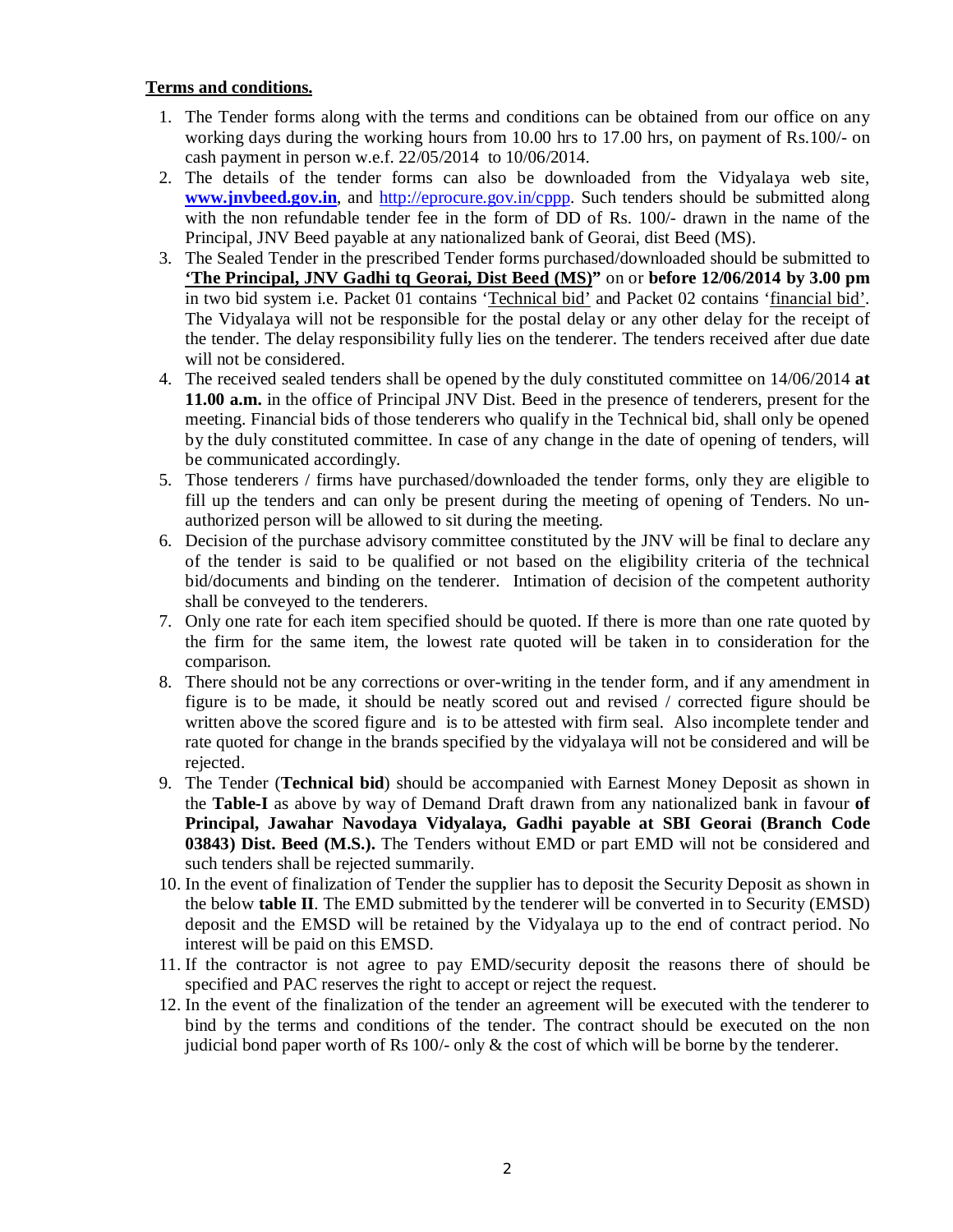## **Table II**

| Sr.            | <b>Name of the Items</b> | <b>Security</b> | Sr.            | <b>Name of the Items</b>         | <b>Security</b> |
|----------------|--------------------------|-----------------|----------------|----------------------------------|-----------------|
| No.            |                          | <b>Deposit</b>  | N <sub>0</sub> |                                  | <b>Deposit</b>  |
| 1.             | Grocery                  | 50000           | 11             | Science equipments               | 5000            |
| 2.             | Vegetables               | 10000           | 12             | <b>Sports Equipments</b>         | 5000            |
| $\mathfrak{Z}$ | Fruits                   | 10000           | 13             | Stationery items                 | 5000            |
| $\overline{4}$ | <b>Bakery</b> items      | 5000            | 14             | School Bag                       | 2000            |
| 5              | Milk & Milk Products     | 5000            | 15             | <b>Bedding Items</b>             | 5000            |
| 6              | Non-Veg items (Meat,     | 5000            | 16             | Paints for the Buildings         | 5000            |
|                | Chikken $&$ Eggs)        |                 | 17             | Labour Charges for Painting work | 5000            |
| $\overline{7}$ | T-Shirt, Track Suit, and | 5000            | 18             | Uniform washing and pressing     | 5000            |
|                | Sweater                  |                 |                |                                  |                 |
| 8              | Uniform stitching        | 15000           | 19             | AMC for Computers & Xerox        | 2000            |
| 9              | Shoes, Slipper & Socks   | 10000           |                | Machine                          |                 |
| 10             | Drinking Water Supply    | 10000           | 20             | <b>Electrical Items</b>          | 2000            |
|                | through Tanker           |                 | 21             | Hair Cutting                     | 1000            |

13. The rates offered by the tenderer in the financial bid will be valid up to  $30<sup>th</sup>$  April 2015. If there is delay in finalization of tenders for the next session due to unavoidable circumstances, the present tenderer will have to make the supply of items at the same rate and conditions as per the contract agreement.

14. Rates should be inclusive of all kinds of taxes i.e. excise duty, sales tax, VAT, Octroi, freight charges etc. with FOR delivery up to Vidyalaya departments. No extra charges for transportation, packing, forwarding, loading and unloading will be paid by the Vidyalaya during the period of contract.

- 15. The rates quoted by the tenderer should be less than MRP printed on the packed items. If the sanctioned rate is more than MRP payment will be restricted to MRP. Wherever any free items/articles or complementary gifts offered by the manufacturer/dealer/distributor along with the ordered items should be provided to the vidyalaya.
- 16. In the event of the acceptance of the tender and placing of orders for the supply of articles, the supplied items would be subjected for inspection of the undersigned or his committee constituted, are liable to be rejected if the items supplied are not as per the approved sample or do not conform with the specifications prescribed. The rejected items should be taken back and has to be replaced at the cost of the supplier soon.
- 17. The vehicle engaged by the supplier for the transportation of the goods to the vidyalaya will be checked at the entrance of the vidyalaya at the time of entry and exit. The supplier will ensure that the persons engaged as Driver or Labour for loading and unloading of items to conduct themselves properly. No supplier/vehicle is allowed to enter or halt in the vidyalaya campus between 6 pm to 7 am under any circumstances.
- 18. The PAC do not bind itself to accept the lowest tender or rates and reserve the right to accept the quotation in whole or in part with respect to all articles mentioned in the tender or in respect of any one or more than one articles specified in the tender as they may decide.
- 19. The supplier for the supply of durable and non consumable items has to provide warranty/ Guaranty certificate and the EMSD will be retained up to the end of the period of such warranty/ Guaranty.
- 20. If the supplier fails to supply the sanctioned items within stipulated time, against the supply order, the Vidyalaya reserves the right to purchase the required quantity from open market or to get the rest of the contract completed by any other source, in such event and in emergency. Thus, the difference amount will be deducted from the payment outstanding with Vidyalaya/EMSD. If such amount is excess than the EMSD, an administrative / official action deemed fit will be taken against the supplier to recover the excess amount. In such event, the EMSD of the suppliers will be forfeited and the firm will be declared as blacklisted, by following the procedure in vogue.